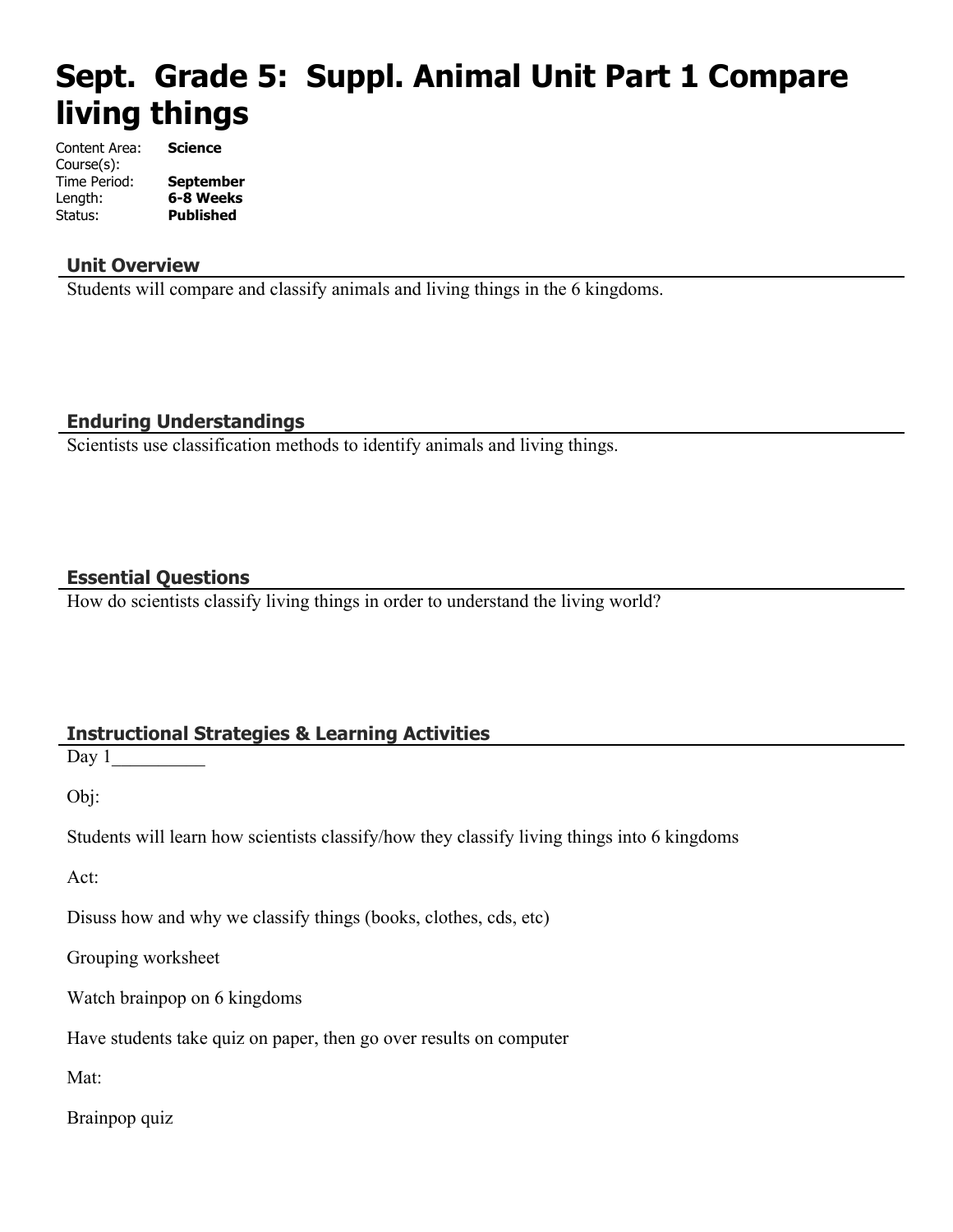#### Computer/projector

Assess:

Answers on quiz

Day 2\_\_\_\_\_\_\_\_\_\_

Obj:

Students will learn about the characteristics of the 6 kingdoms

Activities:

Review the 6 kingdoms

Students take notes on characterisics of each, discussing how they differ (students share what they remember from brainpop) (use group whiteboards)

Do all kingdoms except animal kingdom

Materials:

Google slide pictures

Note-taking handouts

Assessment:

Student responses/discussion

Day  $3$ 

Obj:

Students will learn how scientists classify animals

Act:

Review kingdoms (ball toss)

Define vertebrate and invertebrate

Notes/discussion on animal classification (just vertebrate/invertebrate)

Vertebrate/invertebrate laminates for students to place in appropriate classification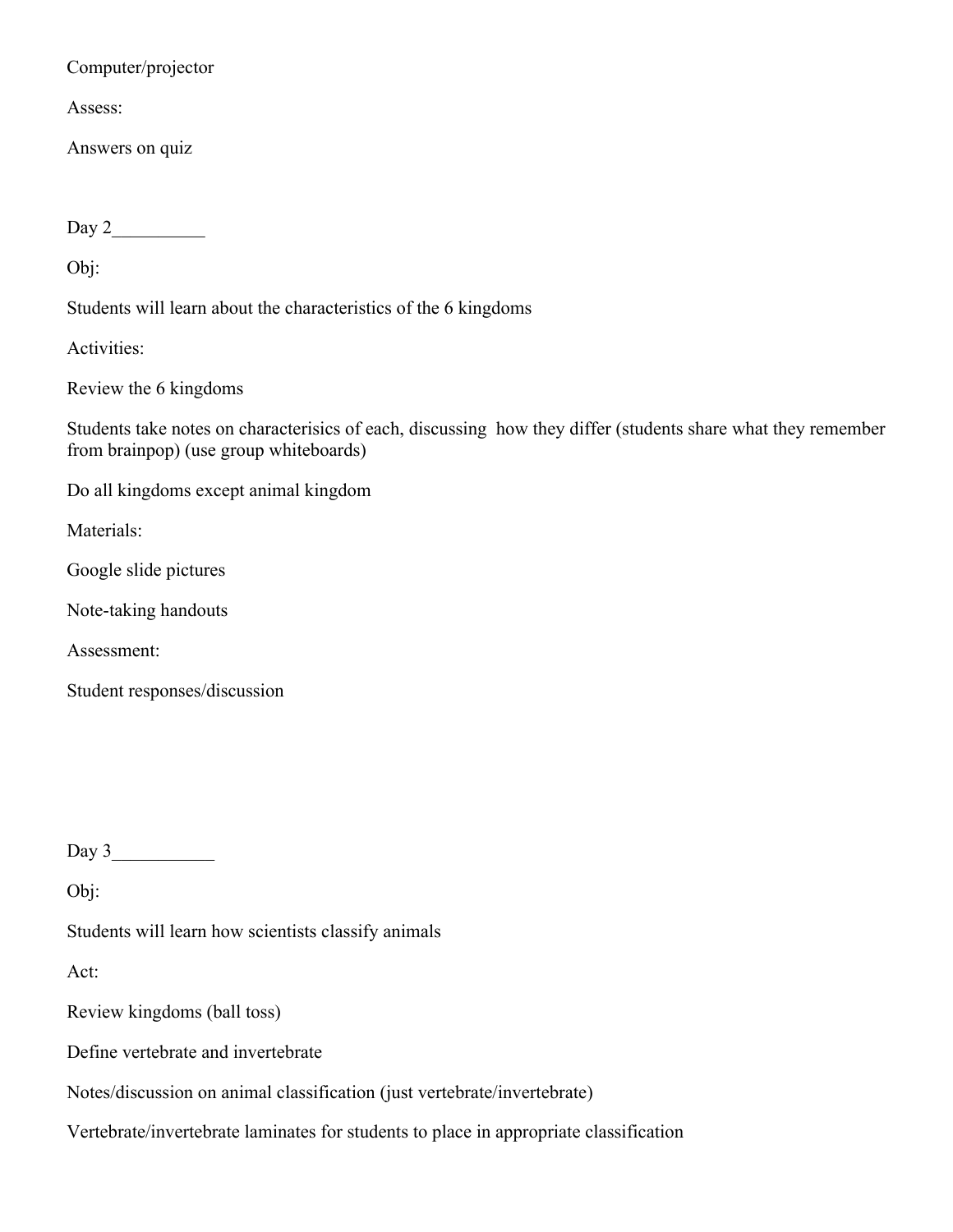Read p. 24-25

Mat:

Laminates

Assess:

## **Partner share:**

What 2 groups are all animals divided into?

Give 5 examples of each

Day 3\_\_\_\_\_\_\_\_\_\_\_\_

Obj:

Students will learn how vertebrates are classified

Activities:

Review classification of kingdoms

Notes/laminates on vertebrate groups

Read pp. 26-27

Materials:

Worksheet 1-3

Laminates

Assess:

Student responses

Discussion

HW:

Worksheet 1-3

Day 4-5\_\_\_\_\_\_\_\_\_\_\_\_\_\_

Obj:

Students will learn how plants are classified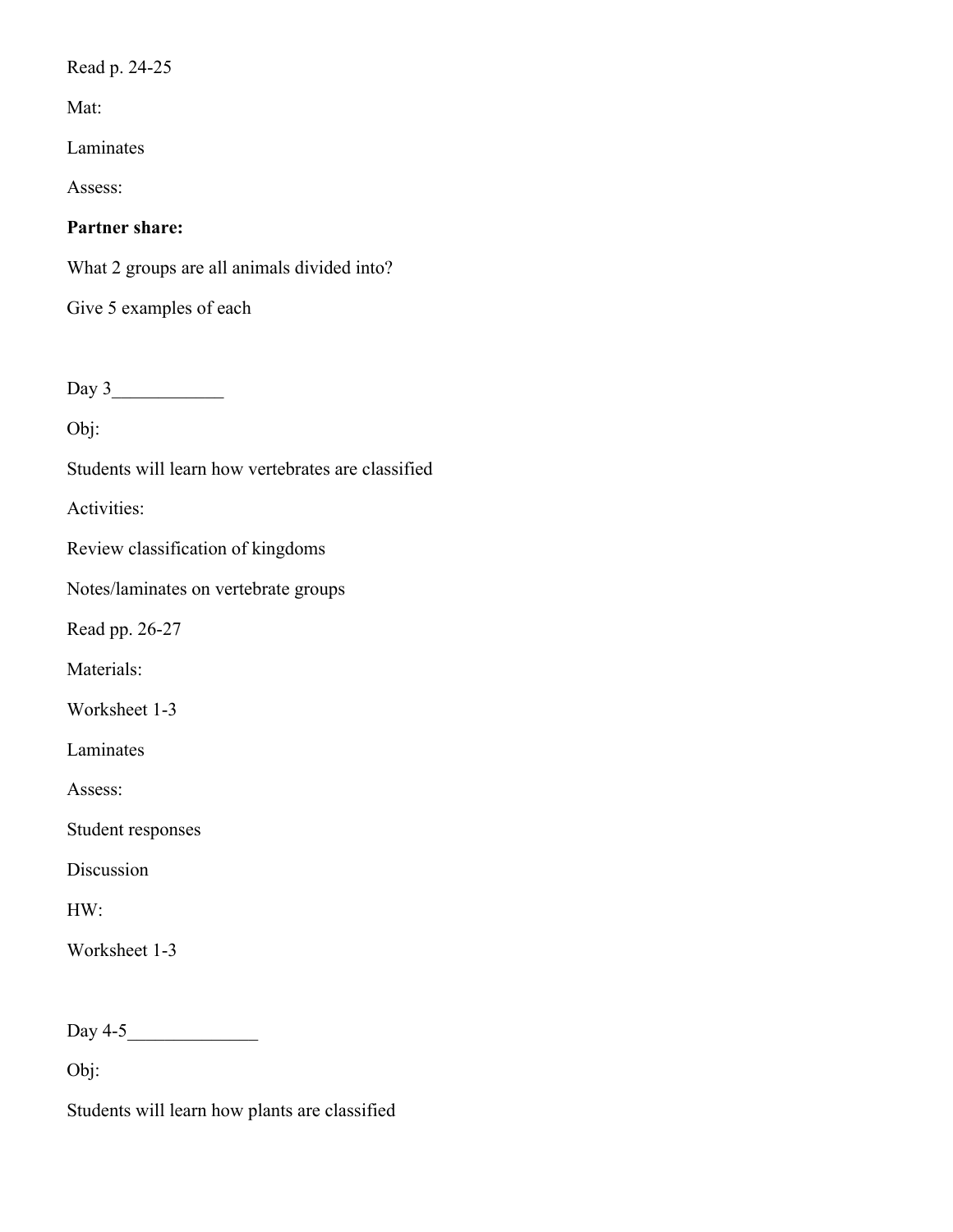Act:

Review classification of vertebrates using chart for students to fill in

Establish classification groups using laminates on plant kingdom

Read pp. 28-33 in text (**jigsaw reading** students write bullet points on large paper)

| Mat:                                                                                              |  |
|---------------------------------------------------------------------------------------------------|--|
| Laminates                                                                                         |  |
| Text                                                                                              |  |
| Large paper                                                                                       |  |
| Computer/projector                                                                                |  |
| Study guide                                                                                       |  |
| Assess:                                                                                           |  |
| Student responses                                                                                 |  |
|                                                                                                   |  |
| Day $6$                                                                                           |  |
| Obj:                                                                                              |  |
| Students will determine the processes that all living things have in common                       |  |
| Activities:                                                                                       |  |
| Students (in groups) will be given a set of pictures of living things from each of the 6 kingdoms |  |
| Students will discuss as a group what processes of life they all share                            |  |
| Share what groups come up with and make a list of 6 life processes                                |  |
| Materials:                                                                                        |  |
| Pictures of various bacteria, fungi, amoebe, plants and animals                                   |  |
| Assessment:                                                                                       |  |
| Group/class discussions                                                                           |  |
|                                                                                                   |  |

Day 7

Obj: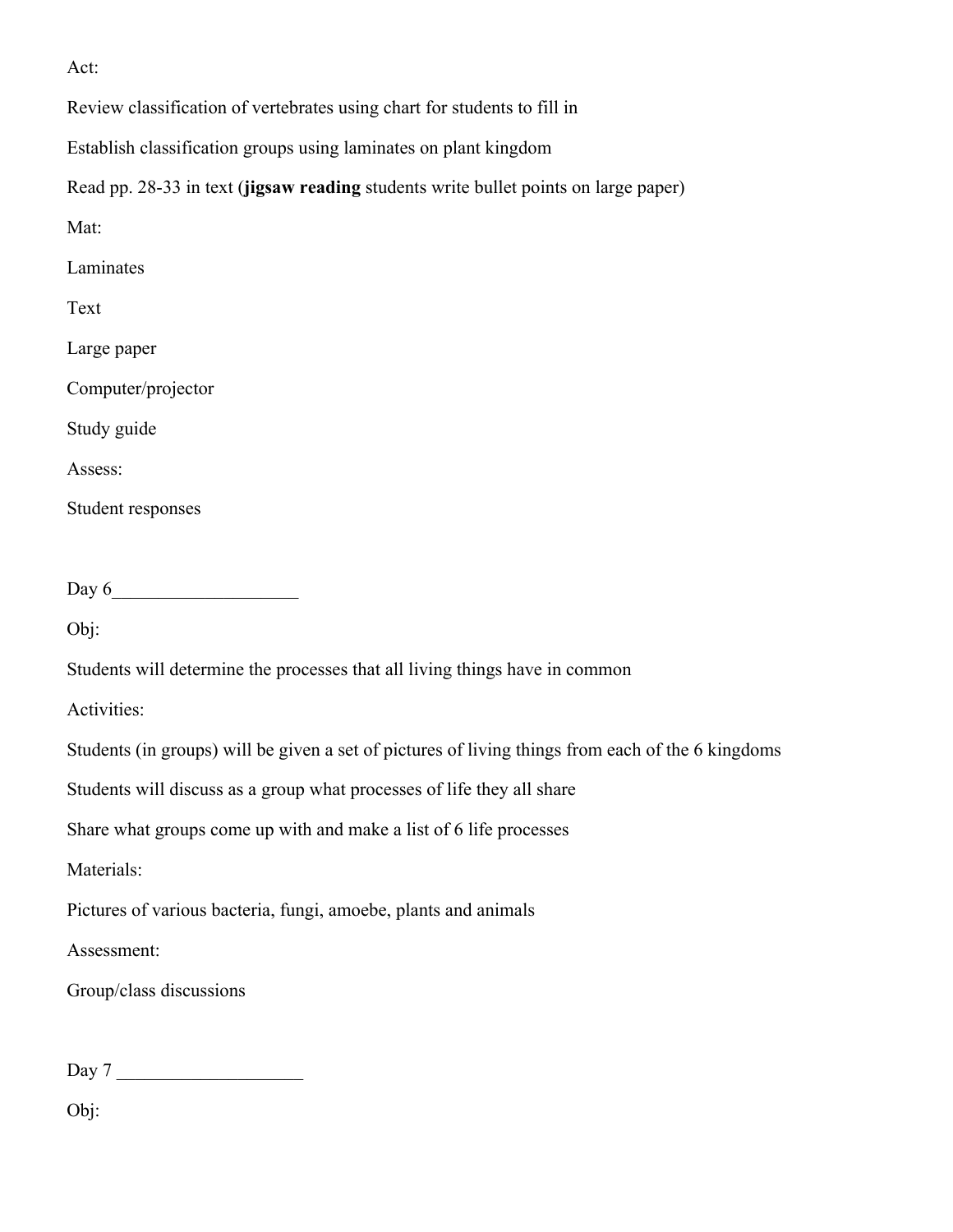Students will review the six life processes

Activities:

Whole class discussion of life processes using visuals and note-taking

Read text p. 8-10

Students choose a living thing and explain how it carries out the 6 life processes

Share with a partner

Materials:

Laminates of life processes

Note-taking handouts

Assessment:

Discussion

#### **Exit cards for questions students still have**

Day 8\_\_\_\_\_\_\_\_\_\_\_\_\_\_\_\_\_

Obj:

Students will review the six life processes

Act:

Windowpane the 6 life processes/**draw a picture to represent each process and label**

Share work with partner if time

Materials:

Plain white paper

Art boxes

Assess:

Completed windowpanes

Day 9\_\_\_\_\_\_\_\_\_\_\_\_\_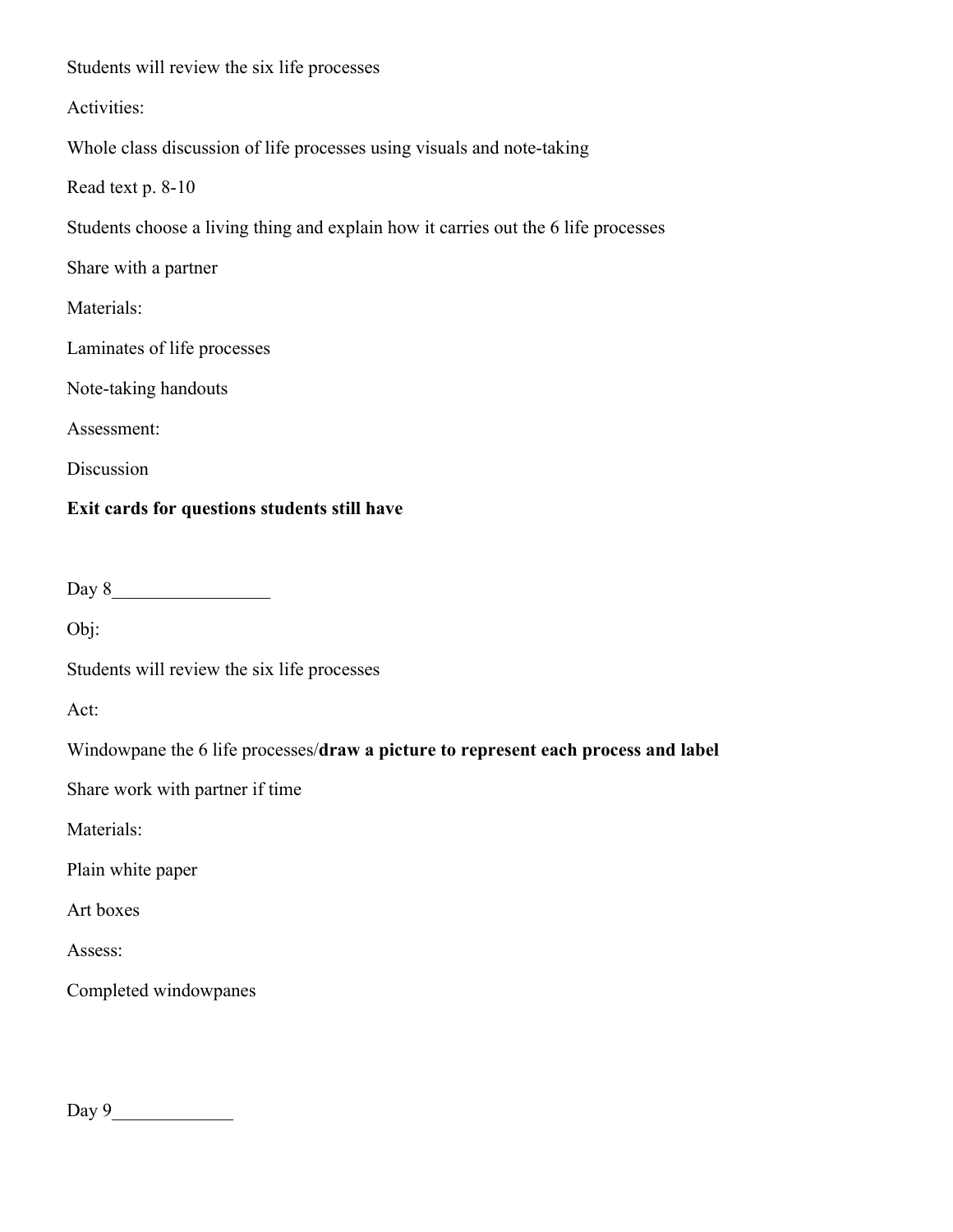Obj:

Students will review processes of living things, cells, and classification

Activities:

Students will do mind-mapping in cooperative groups

Groups move from map to map and add any information missing

Groups review the additions to their original maps

Materials:

Large sheets for mapping

Assess:

Completed maps

Day 10\_\_\_\_\_\_\_\_\_

Obj:

Students will review processes of living things, cells, and classification

Act:

Jeopardy review game

Mat:

Game board

Assess:

Student responses

HW:

Study for test

Day 11\_\_\_\_\_\_\_\_\_\_\_\_

Administer test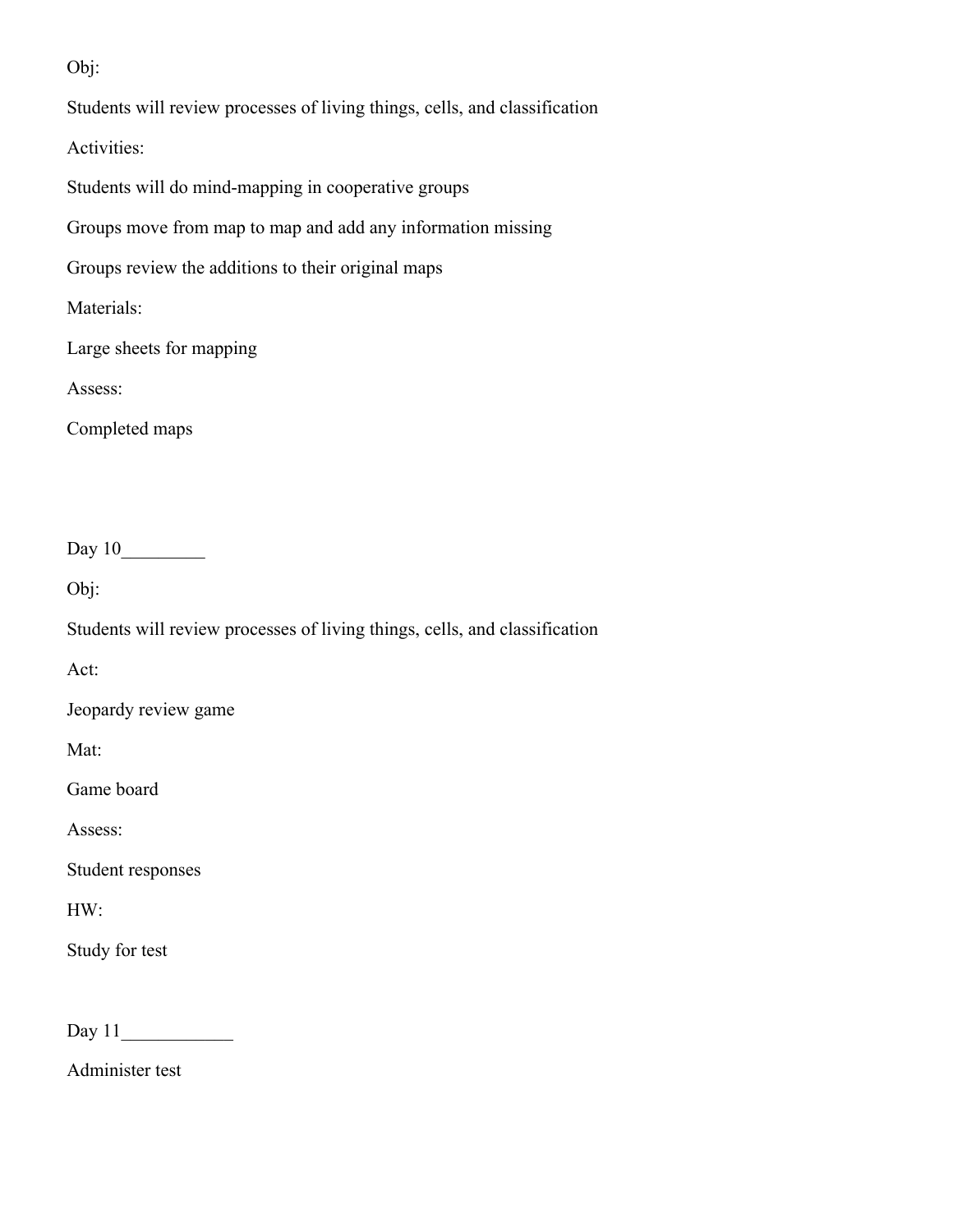Day 12\_\_\_\_\_\_\_\_\_\_\_\_\_\_\_

Objective:

Students will learn about energy/energy use in plants

Activities:

Using interactive smartboard lesson and brainstorming, students will discuss/learn:

Definition of energy

Forms of energy

Uses for energy in animals

Sources of energy for animals

Cellular respiration

Materials:

Smartboard lesson (Energy in Organisms)

Assessment:

Student discussions/answers to smartboard lesson

Day 13\_\_\_\_\_\_\_\_\_\_\_\_

Objective:

Students will learn about energy use in plants

Activities:

Using the smartboard lesson, students will learn/discuss:

How plants get energy

Photosynthesis

How plants use energy

Materials:

Smartboard lesson

Assessment:

Discussion/answers to smartboard lesson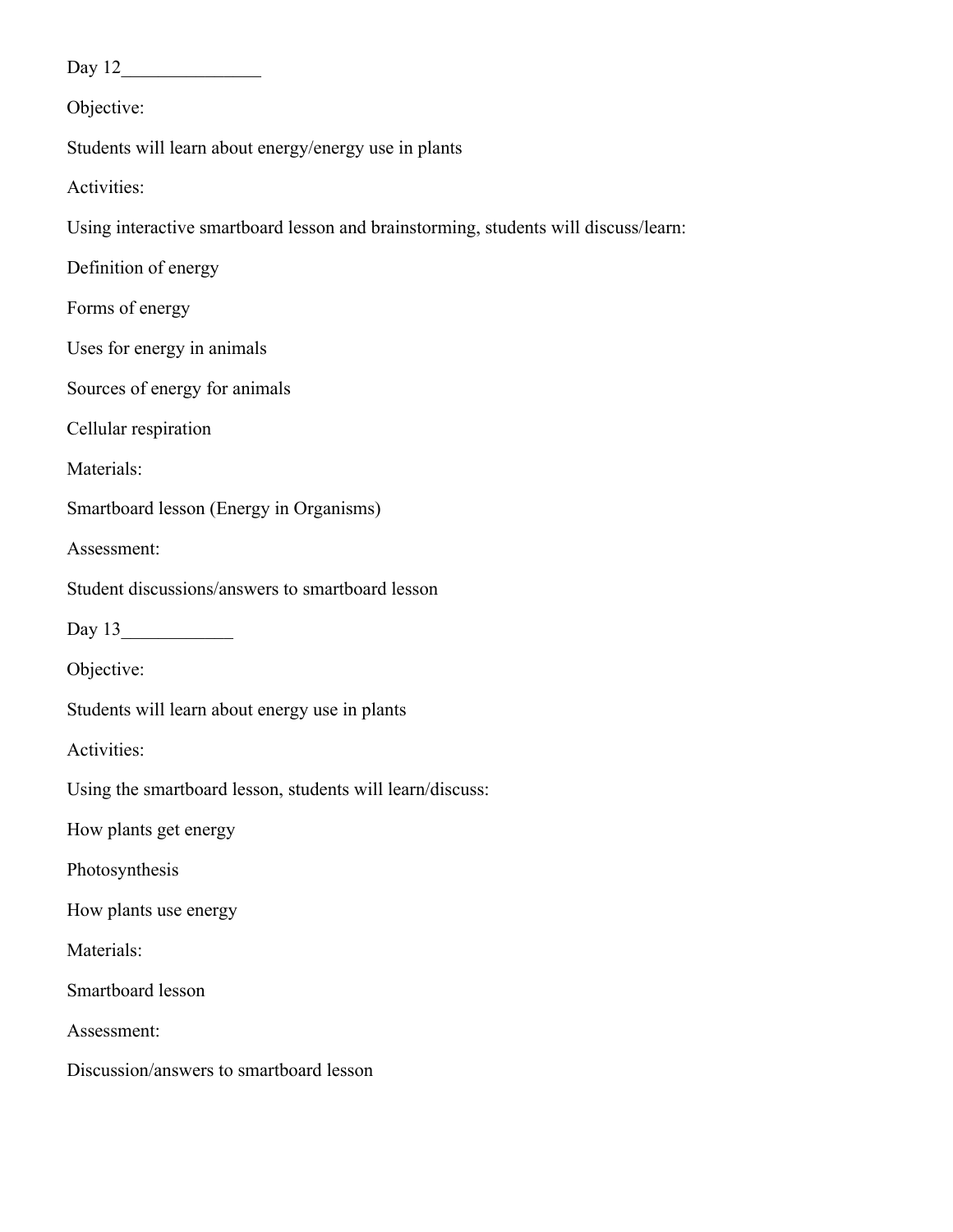Day 14\_\_\_\_\_\_\_\_

Objective:

Students will understand the connection between photosynthesis and cellular

Respiration

Students will prepare for photosynthesis and cellular respiration lab

Activities:

In groups, students discuss and complete diagram to show relationship

Review and discuss as class

Pass out lab packets/go over expectations and directions

Materials:

Smartboard lesson

Diagram copies

Lab packets

Assessment:

Completed diagrams

Day 15\_\_\_\_\_\_\_\_\_\_

Objective:

Students will observe the relationship between photosynthesis and cellular respiration

Activities: photosynthesis and cellular respiration lab using bromothymol blue solution and elodea plants

Materials:

Elodea plants BTB solution

Test tubes

Test tube racks

Assessment:

Completed lab reports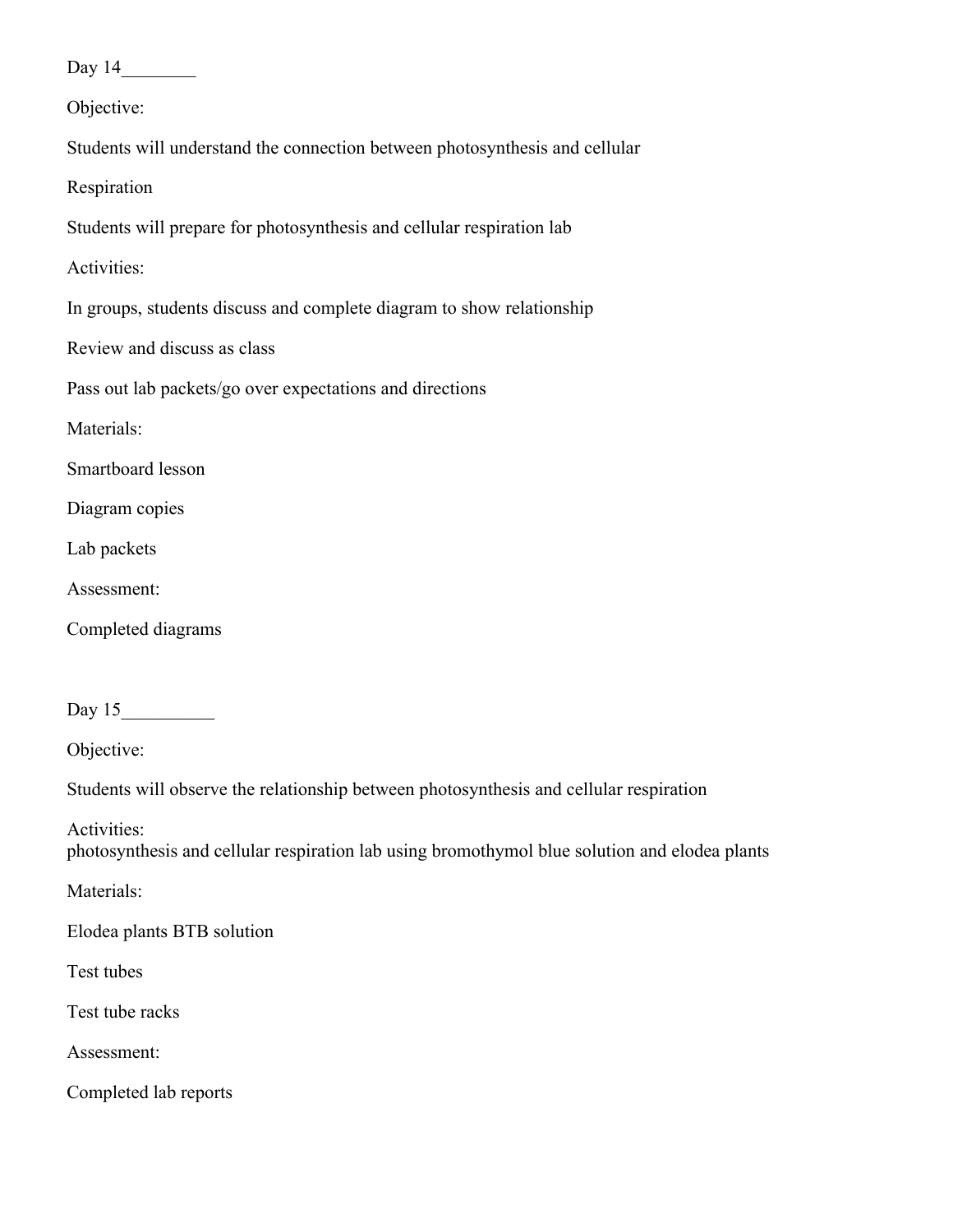Day 16\_\_\_\_\_\_\_\_\_\_\_\_\_\_\_

Objective:

Students will review for assessment on energy in animals and plants.

Activities:

Students will work in groups to complete energy flow quiz sheets as review.

Follow with ball toss review

Materials:

Quiz sheets

Assessment:

Students answers

Day 17

Administer energy flow assessment

# **Integration of 21st Century Themes and Career Exploration**

Students work in cooperative groups.

Students do lab reports when completing research.

| CRP.K-12.CRP5        | Consider the environmental, social and economic impacts of decisions.              |
|----------------------|------------------------------------------------------------------------------------|
| CRP.K-12.CRP4        | Communicate clearly and effectively and with reason.                               |
| CRP.K-12.CRP11       | Use technology to enhance productivity.                                            |
| CRP.K-12.CRP9        | Model integrity, ethical leadership and effective management.                      |
| CRP.K-12.CRP8        | Utilize critical thinking to make sense of problems and persevere in solving them. |
| <b>CRP.K-12.CRP7</b> | Employ valid and reliable research strategies.                                     |
| CRP.K-12.CRP12       | Work productively in teams while using cultural global competence.                 |
| CRP.K-12.CRP1        | Act as a responsible and contributing citizen and employee.                        |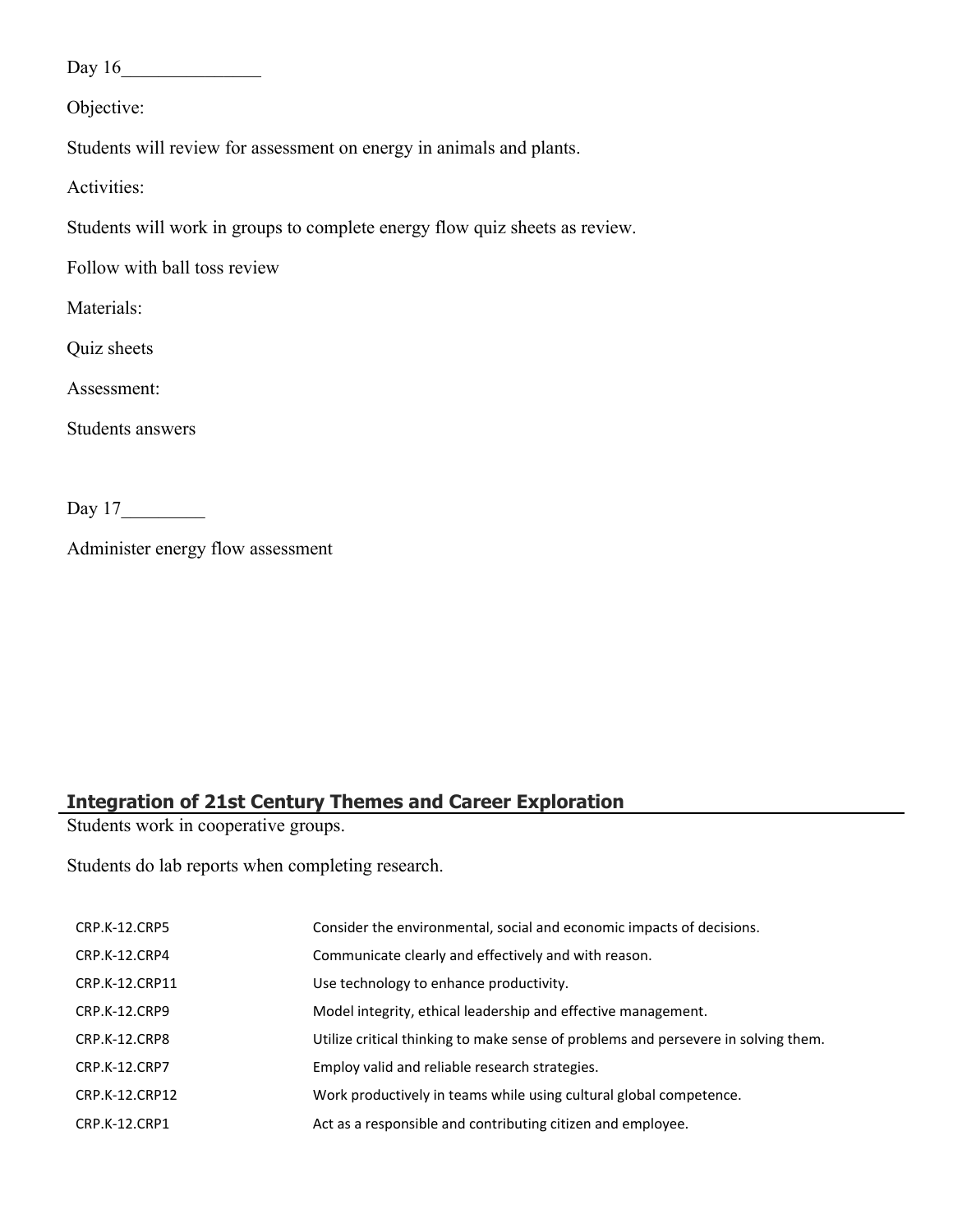Flipquiz

Brainpop

#### **Interdisciplinary Connections**

Students will use art to make windowpanes of life processes to reinforce.

| LA.W.2.7    | Participate in shared research and writing projects (e.g., read a number of books on a<br>single topic to produce a report; record science observations).                                       |
|-------------|-------------------------------------------------------------------------------------------------------------------------------------------------------------------------------------------------|
| LA.L.2.1    | Demonstrate command of the conventions of standard English grammar and usage when<br>writing or speaking.                                                                                       |
| LA.RI.2.1   | Ask and answer such questions as who, what, where, when, why, and how to demonstrate<br>understanding of key details in a text.                                                                 |
| LA.RI.2.2   | Identify the main topic of a multiparagraph text as well as the focus of specific paragraphs<br>within the text.                                                                                |
| LA.RI.2.3   | Describe the connection between a series of historical events, scientific ideas or concepts,<br>or steps in technical procedures in a text.                                                     |
| LA.RI.2.4   | Determine the meaning of words and phrases in a text relevant to a grade 2 topic or<br>subject area.                                                                                            |
| LA.RI.2.5   | Know and use various text features (e.g., captions, bold print, subheadings, glossaries,<br>indexes, electronic menus, icons) to locate key facts or information in a text efficiently.         |
| LA.RF.2.4   | Read with sufficient accuracy and fluency to support comprehension.                                                                                                                             |
| LA.RF.2.3   | Know and apply grade-level phonics and word analysis skills in decoding words.                                                                                                                  |
| LA.SL.2.1.A | Follow agreed-upon norms for discussions (e.g., gaining the floor in respectful ways,<br>listening to others with care, speaking one at a time about the topics and texts under<br>discussion). |
| LA.SL.2.1.B | Build on others' talk in conversations by linking their explicit comments to the remarks of<br>others.                                                                                          |
| LA.SL.2.1.C | Ask for clarification and further explanation as needed about the topics and texts under<br>discussion.                                                                                         |
| LA.W.2.2    | Write informative/explanatory texts in which they introduce a topic, use evidence-based<br>facts and definitions to develop points, and provide a conclusion.                                   |
| LA.RI.2.6   | Identify the main purpose of a text, including what the author wants to answer, explain, or<br>describe.                                                                                        |
| LA.RI.2.7   | Explain how specific illustrations and images (e.g., a diagram showing how a machine<br>works) contribute to and clarify a text.                                                                |
| LA.RI.2.8   | Describe and identify the logical connections of how reasons support specific points the<br>author makes in a text.                                                                             |
| LA.RI.2.9   | Compare and contrast the most important points presented by two texts on the same<br>topic.                                                                                                     |
| LA.RI.2.10  | Read and comprehend informational texts, including history/social studies, science, and<br>technical texts, at grade level text complexity proficiently with scaffolding as needed.             |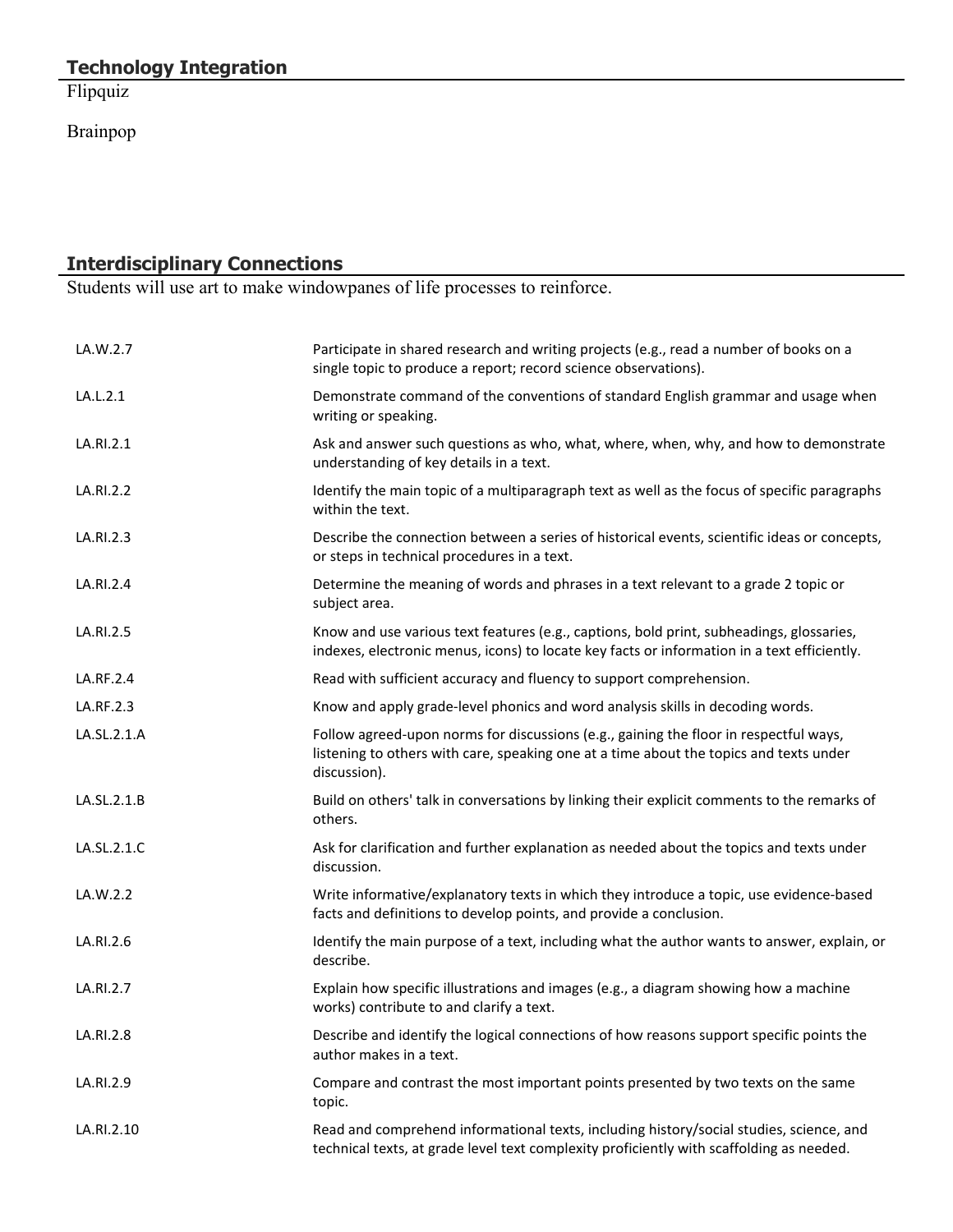#### **Differentiation**

- Understand that gifted students, just like all students, come to school to learn and be challenged.
- Pre-assess your students. Find out their areas of strength as well as those areas you may need to address before students move on.
- Consider grouping gifted students together for at least part of the school day.
- Plan for differentiation. Consider pre-assessments, extension activities, and compacting the curriculum.
- Use phrases like "You've shown you don't need more practice" or "You need more practice" instead of words like "qualify" or "eligible" when referring to extension work.
- Encourage high-ability students to take on challenges. Because they're often used to getting good grades, gifted students may be risk averse.
- **Definitions of Differentiation Components**:
	- o Content the specific information that is to be taught in the lesson/unit/course of instruction.
	- o Process how the student will acquire the content information.
	- o Product how the student will demonstrate understanding of the content.
	- o Learning Environment the environment where learning is taking place including physical location and/or student grouping

#### **Differentiation occurring in this unit:**

Students will be offered differentiated assignments based on interest and skill. Accelerated students will be encouraged to do more indepth study and research to move them to a higher level of understanding, struggling students will be offered differentiated requirements to show mastery of key concepts.

#### **Modifications & Accommodations**

Refer to QSAC EXCEL SMALL SPED ACCOMMOCATIONS spreadsheet in this discipline.

#### **Modifications and Accommodations used in this unit:**

IEP and 504 accommodations will be utilized.

#### **Benchmark Assessments**

**Benchmark Assessments** are given periodically (e.g., at the end of every quarter or as frequently as once per month) throughout a school year to establish baseline achievement data and measure progress toward a standard or set of academic standards and goals.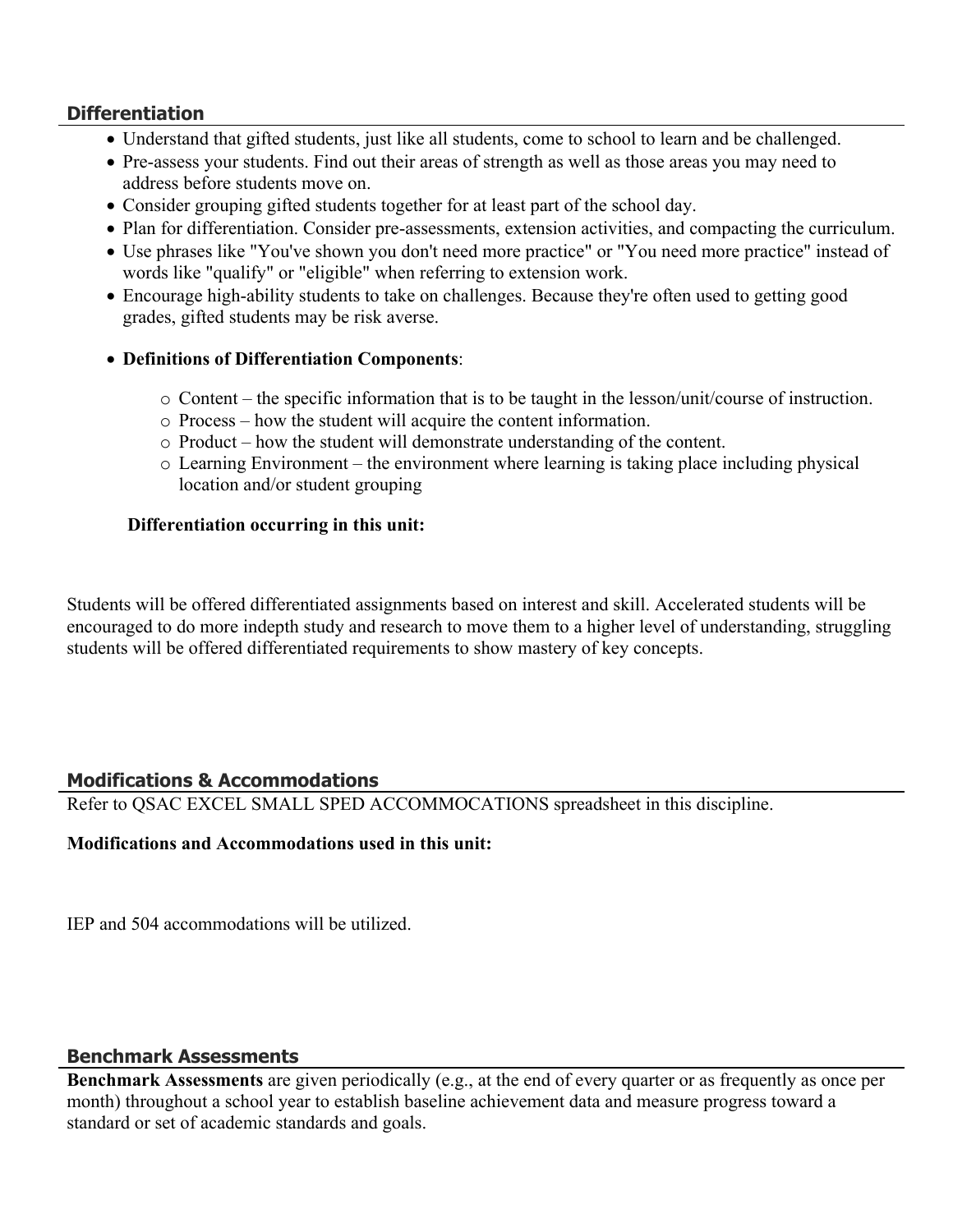#### **Schoolwide Benchmark assessments:**

Aimsweb benchmarks 3X a year

Linkit Benchmarks 3X a year

DRA

# **Additional Benchmarks used in this unit:**

lab

unit test

# **Formative Assessments**

Assessment allows both instructor and student to monitor progress towards achieving learning objectives, and can be approached in a variety of ways. **Formative assessment** refers to tools that identify misconceptions, struggles, and learning gaps along the way and assess how to close those gaps. It includes effective tools for helping to shape learning, and can even bolster students' abilities to take ownership of their learning when they understand that the goal is to improve learning, not apply final marks (Trumbull and Lash, 2013). It can include students assessing themselves, peers, or even the instructor, through writing, quizzes, conversation, and more. In short, formative assessment occurs throughout a class or course, and seeks to improve student achievement of learning objectives through approaches that can support specific student needs (Theal and Franklin, 2010, p. 151).

## **Formative Assessments used in this unit:**

Discussion

Teacher conferences

online quizzes

# **Summative Assessments**

**Summative assessments** evaluate student learning, knowledge, proficiency, or success at the conclusion of an instructional period, like a unit, course, or program. Summative assessments are almost always formally graded and often heavily weighted (though they do not need to be). Summative assessment can be used to great effect in conjunction and alignment with formative assessment, and instructors can consider a variety of